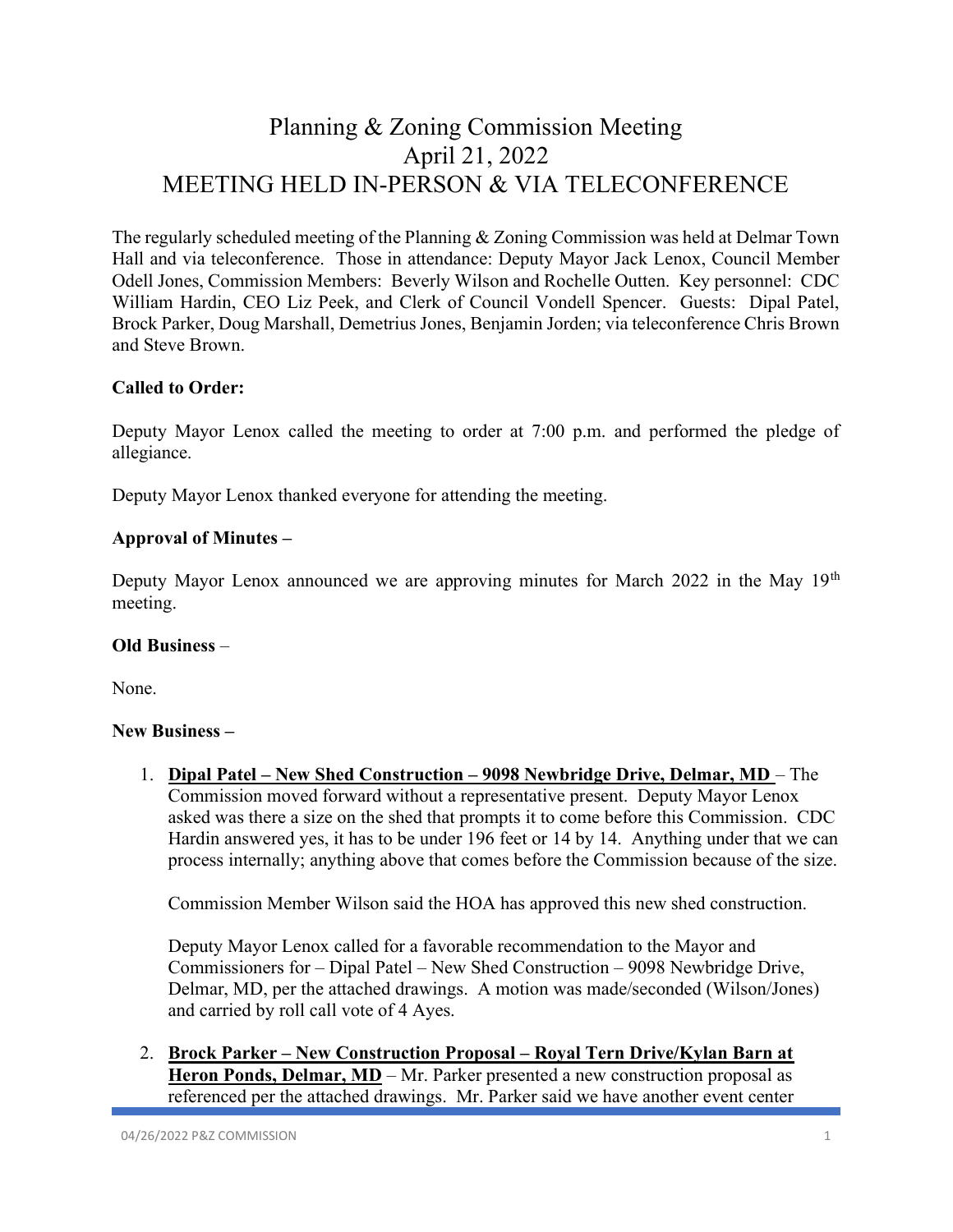that's just under 5,000 square foot similar to but entirely different from Kylan Barn. He said Mr. Marshall wants to replicate Kylan Barn which is on the west side of the property near the amphitheater; this event center will be on the back more on the southeast quadrant of the site. Mr. Parker described the submittal. He said he and Mr. Marshall may have been in front of this Commission before for a preliminary. A Construction drawing and engineering have been done and provided to DBF and received comments. Mr. Parker explained his comments were pre-pandemic and the pandemic shelved the project.

Mr. Parker further explained since then they have added one element that Kylan Barn does not have and that's RVs; the camping sites. The camping sites are for tow behind recreational vehicles, glamping style tiny house cabin; that kind of movable structure. There are roughly ten of those sites shown on the site plan. We had TJ Mullins to help fit it into a use in the Town's zoning code and the Commission should have a letter of opinion with their packets. The two ponds that are shown farthest to the south were dubbed by us to get some dirt for the other portions of the project. Those are stormwater management for the ponds which have the capacity and the infiltration capacity to infiltrate 100% of all water.

Mr. Parker described in the site plans we have submitted landscaping, elevations and floor plans. Much like Kylan Barns the event center requires per code such an immense amount of parking. We are seeking the ability to do 75% of our parking in stone stabilized with parking bumpers with the other 25% in grass for overflow. As far as, phasing the plan now is to do the RV, the campground portion of the project first and have that as an offshoot of Kylan Barn to see if we can coattail some of those events there. Once the financing is in place for the event center we will then proceed with construction.

Deputy Mayor Lenox said what is labeled in the Commissions packet is Kylan Barn at Heron Ponds; is that the new one that shows the RV spots. Mr. Parker answered yes. Deputy Mayor Lenox asked is the RV spots both at Kylan Barn and the new event center or just the event center. Mr. Parker further answered just the new one, we are not proposing the parking existing at Kyla Barn.

Commission Member Outten inquired if the spots for the RVs were specifically for the RVs or glamping cabins, are they going to be using these spaces or are they going to be somewhere else. Mr. Marshall answered we would like to put those RVs in those sites and we mount those on concrete piers so they don't rock, underneath of them and let the air out of the tires. We do want to leave those units there permanently. Commission Member Outten further inquired if the RVs were self-contained as well. Mr. Parker commented each RV site will have its own sewer and water. Commission Member Wilson asked if someone brings their RV; is that the other option. Mr. Marshall replied yes. She further asked in conjunction with and will there be a dump station; what will he have for the water and dump. Mr. Marshall responded we would run the water and sewer to the new wedding venue site. He further responded we are going to tie into the existing utility line we have already run. They won't hold their blackwater or their greywater they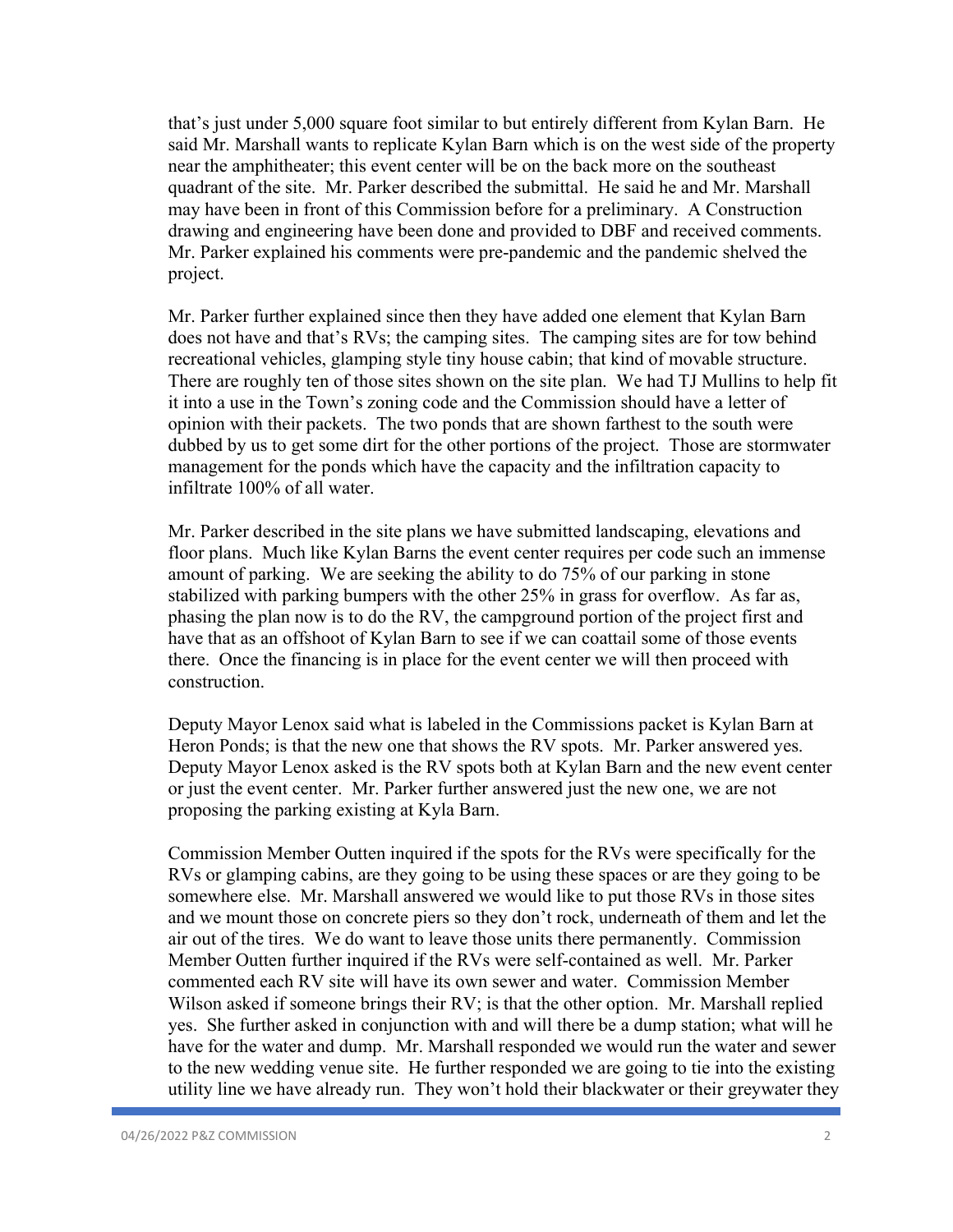will actually back into the site and hook into where ever the 4-inch drain is. Mr. Parker directed the Commission to look to the top of the site plan where the sewer and water lines are shown providing each site with their own connection.

Deputy Mayor Lenox said it is referenced that there will be several mobile cottages; those are included within the ten sites. So, it's a total of ten. Mr. Marshall replied we are looking to expand. Mr. Parker responded all we are proposing is ten sites. He further said after looking at it with some conditions he doesn't have a problem with the conclusion that Ms. Hay has reached. Through the Commissions reference to campsites in the code he does not see any other section where the Commission would be opening the door for anything except for this particular highway regional commercial district so he agrees with her reading. Deputy Mayor Lenox explained the definition of a hotel in the code and that's not what is being discussed here. Council Member Jones commented under campground their definition is more defined. He further commented the key is commercial, keeps us covered. Deputy Mayor Lenox agreed.

Deputy Mayor Lenox mentioned he was going to ask about provisions that make it easy. Mr. Parker replied he thought they should get a designated spot where they can actually dump. If they want to use their tanks then they can dump their tanks into the system. He further mentioned he would anticipate a condition that there not be any permanent residential residences. It will be limited to basically transit activity without putting in too much detail; we really don't' want to have people living out there and that is not going to change. They 've got to function as an accessory to the wedding venue. Deputy Mayor Lenox asked did Mr. Marshall have a problem with this being associated as long as the wedding venue is in business. So, if that goes away by chance, we are not left with a camper subject to further permit if Kylan Barn I and Kylan Barn II go out of business. Mr. Marshall responded he would prefer not to tie the condition to Kylan Barn being a rental. He further responded a lot of things in town could make someone or a family stay in town for the weekend, such as, the racetrack or Oaked 110 the new restaurant we are building which is planning on utilizing those homes like a weekend package to bring people to Delmar.

Commission Member Outten questioned the definition of short-term rental. Mr. Marshall responded he would like to Airbnb the tiny homes. He further responded he would like to turn them over through the week. Mr. Parker replied we have ten on the site plan, beyond that we would have to come back before this Commission.

Commission Member Wilson inquired about people going through the neighborhood to get to the camping location. Mr. Marshall replied it's a public street. They would go around Heron Pond Parkway, around the round-about. She further inquired will they be going through residential houses. Mr. Marshall further replied yes about six houses they'll run into. Mr. Marshall mentioned two years ago he had a meeting with the HOA at Kylan Barn and every single person said they wanted something different then homes back there.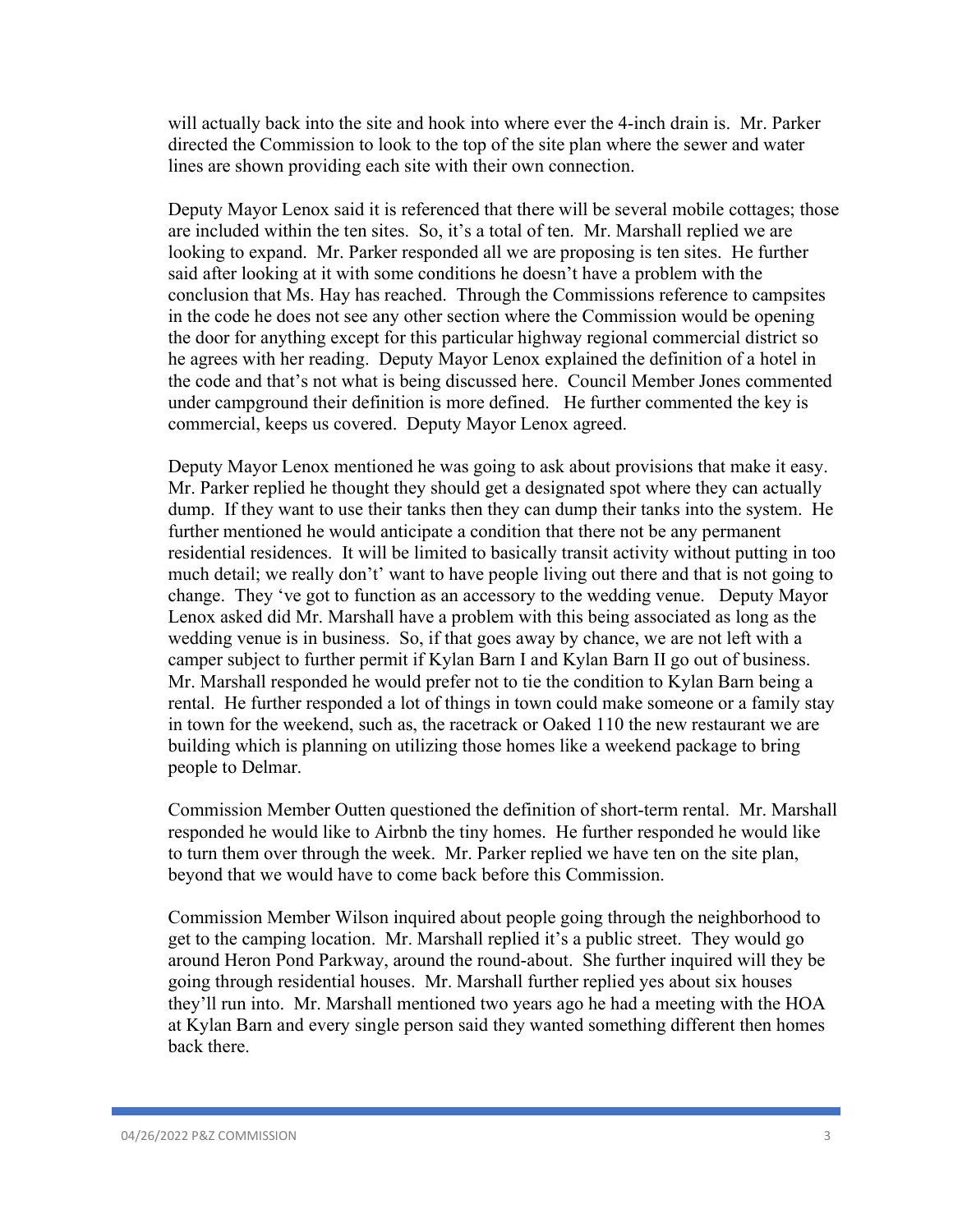Commissioner Member Wilson further inquired even though it's called a tiny house it's removable, it's on wheels and it is still going to be permanent. It's still not going to be moved around. Mr. Marshall responded they will be permanent but he can move them.

Commission Member Outten asked had DelDot been contacted as far as traffic and events. Mr. Marshall answered when they have events, they apply to DelDot for the event permit. She further asked how many people can the event center accommodate. He further answered about 240.

Deputy Mayor Lenox called for a favorable recommendation to the Mayor and Commissioners for – Brock Parker – New Construction Proposal – Royal Tern Drive/Kylan Barn at Heron Ponds, Delmar, MD, with the following two conditions; the 10 RV sites include the referenced mobile cottages and the site shall not be used as permanent residences and shall be occupied on a transient basis for no longer than 14 consecutive days. A motion was made/seconded (Jones/Outten) and carried by roll call vote of 4 Ayes.

3. Chris Brown/Ryan/Ryan Homes – New Home Build – Wood Creek/Columbia/Elevation B – Lot 350, 9349 Mulligan Way, Delmar, MD – Ms. Brown presented a new home build as referenced per the attached drawings.

Deputy Mayor Lenox called for a favorable recommendation to the Mayor and Commissioners for – Chris Brown/Ryan Homes – New Home Build – Wood Creek/Columbia/Elevation B – Lot 350, 9349 Mulligan Way, Delmar, MD, per the attached drawings. A motion was made/seconded (Outten/Wilson) and carried by roll call vote of 4 Ayes.

4. Chris Brown/Ryan Homes – New Home Build – Wood Creek/Columbia/Elevation A – Lot 360, 9329 Mulligan Way, Delmar, MD – Ms. Brown presented a new home build as referenced per the attached drawings.

Deputy Mayor Lenox called for a favorable recommendation to the Mayor and Commissioners for – Chris Brown/Ryan Homes – New Home Build – Wood Creek/Columbia/Elevation A – Lot 360, 9329 Mulligan Way, Delmar, MD per the attached drawings. A motion was made/seconded (Jones/Wilson) and carried by roll call vote of 4 Ayes.

5. Chris Brown/Ryan Homes – New Home Build – Wood Creek/Columbia/Elevation A – Lot 84, 9423 Rolling Green Drive, Delmar, MD – Ms. Brown withdrew this submittal. Deputy Mayor Lenox asked Ms. Brown to ask Ryan Homes when the street tree planting will be at Wood Creek because he will be asking her at the next Commission meeting. He said Ryan Homes was required to do the street tree planting on the original approval. Ms. Brown said okay.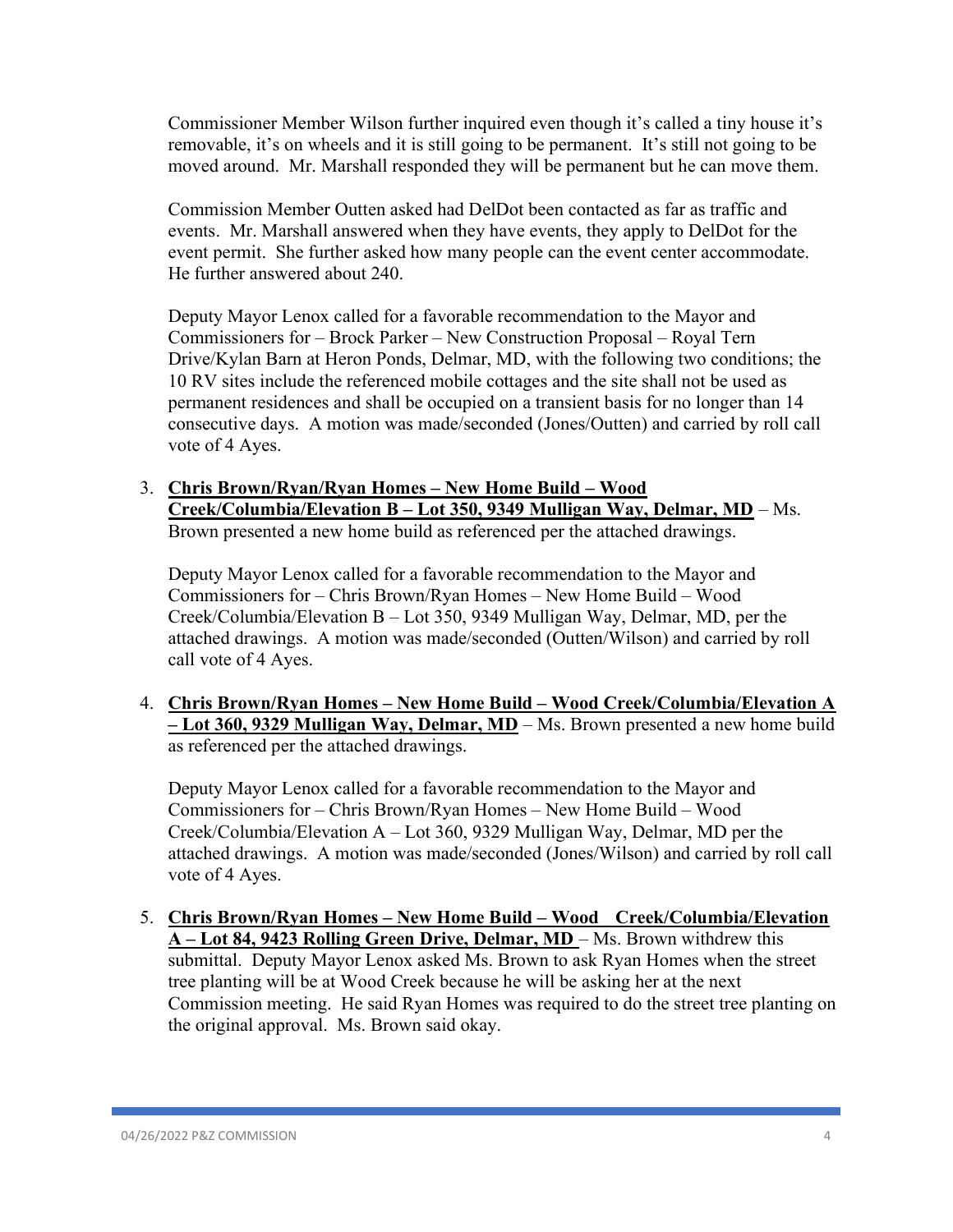6. Demetrius Jones – Combining Lots – Lots 33 & 34, 209 W. Jewell Street, Delmar, DE – Mr. Jones presented combining lots as referenced per the attached drawings. Council Member Jones said Mr. Jones is his family member so he is abstaining. Deputy Mayor Lenox asked was there something coming down the line. Mr. Jones answered a garage on the back side. He further answered his next step after this meeting is to go to the surveyor and get a site proposal. Deputy Mayor Lenox inquired if the existing stormwater easement is still running. Mr. Jones responded yes; nothing will encroach that.

Deputy Mayor Lenox called for a favorable recommendation to the Mayor and Council for – Demetrius Jones – Combining Lots – Lots 33 & 34, 209 W. Jewell Street, Delmar, DE, per the attached drawings. A motion was made/seconded (Outten/Wilson) 3 Ayes 1 Abstain (Jones).

7. Tommy Burdett/Steve Brown (Keller Williams Reality) – 3 Attractor Flags – Unit 1, 31010 Thornton, Blvd., Delmar, DE – Mr. Brown presented three attractor flags as referenced per the attached drawings. Deputy Mayor Lenox inquired if the flags can be allowed under a temporary basis under the code. CDC Hardin responded they are considered temporary signage under the code and he offered that they could do it by temporary sign permit which would have been processed internally administratively for a thirty-day period. He further responded if they are looking for something beyond that period it becomes more permanent and would have to be approved by the Elected Officials and reviewed by this body. Deputy Mayor Lenox further inquired if we have provisions in our regulations to exceed thirty days. CDC Hardin replied there is the ability for one extension of the temporary structure or temporary sign for one additional thirty-day period for good cause.

Commission Member Wilson added just as a past historical note the only other time that this Commission did an extension was for Delmar Diner. CDC Hardin agreed. She further added this Commission allowed them to have the extension period of time. CDC Hardin replied it was not an extension it was a condition where it was said under a seasonal period, they could put them out during business hours and take them down and once the seasonal period ended the flags were down permanently until the next seasonal period; during that period there was a lot of traffic going to the beaches.

Deputy Mayor Lenox asked Mr. Brown what was his interest at this point relative to the whole temporary nature. Mr. Brown explained what they were trying to accomplish was to have the flags put out there and they would be there when agents are on duty, present in the building. The flags would come in and out based on whether they are there or not. Mr. Brown asked would they have to apply every thirty days or can they only have the flags for thirty days. CDC Hardin answered no they could not renew every thirty days. The temporary sign would be for thirty days by the provisions of the regulations one extension for another thirty days for a good cause. Mr. Brown responded the temporary option is not what we should be doing. He further asked if there was some other option they could do.